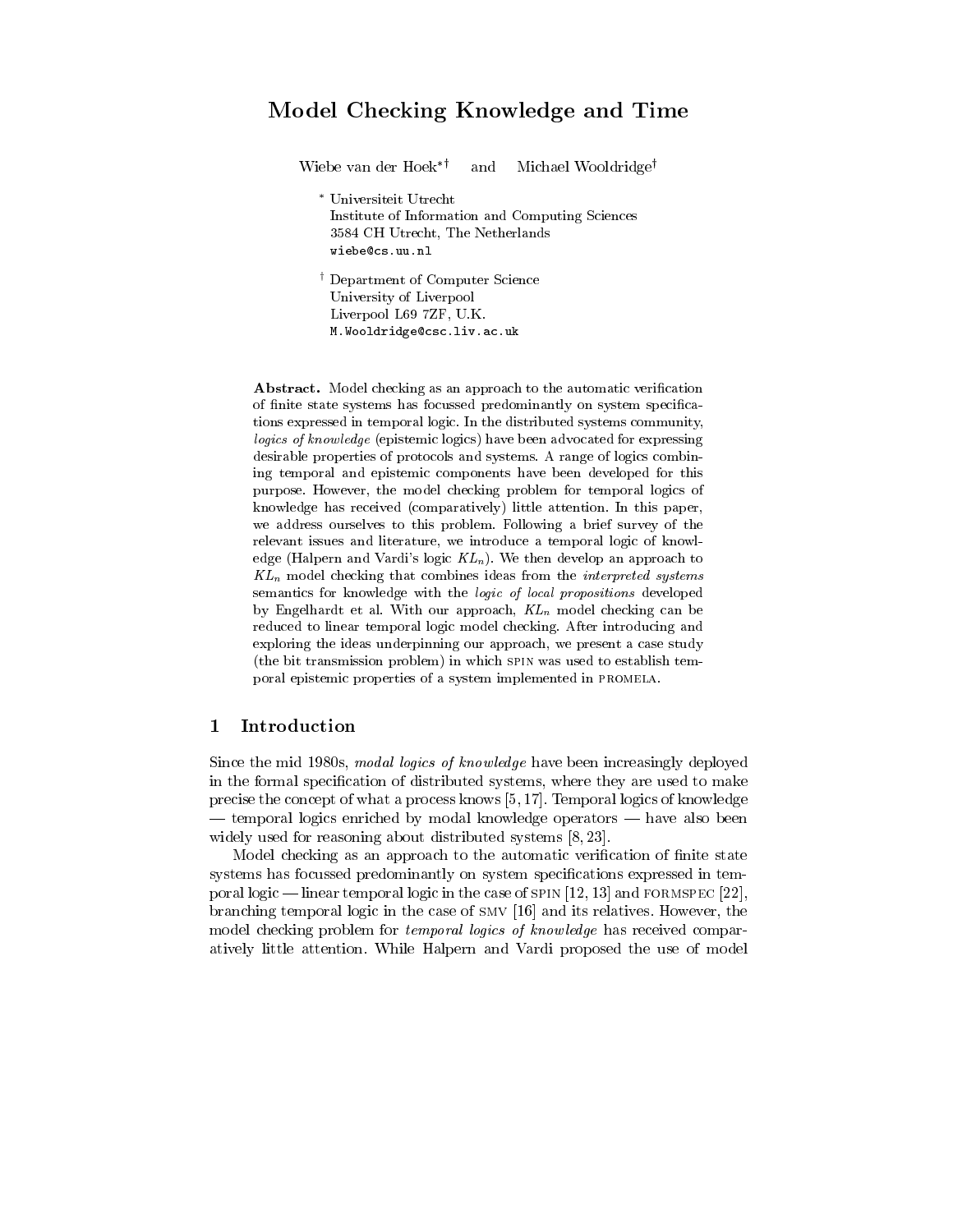checking as an alternative to deduction for logics of knowledge as long ago as 1991, their proposal focussed on logics with no temporal component [9]. Ron van der Meyden studied the complexity of the model checking problem for a particular class of (essentially infinite state) systems of knowledge and time, and showed that the problem was complex (pspace-complete in the best case, undecidable in the worst) for this class [21].

In this paper, we address ourselves to the problem of model checking as an approach to showing that finite state systems satisfy specifications expressed in logics that combine temporal and knowledge components.

The remainder of this paper is organised as follows. In section 1.1, we shortly elaborate on modal logics of knowledge  $-$  readers familiar with the epistemic logic literature may wish to skip this section. In Section 2, we introduce a temporal logic of knowledge (Halpern and Vardi's logic  $KL_n$  [8]). We then develop an approach to  $KL_n$  model checking that combines ideas from the *interpreted* systems semantics for knowledge [5] with the *logic of local propositions* developed by Engelhardt et al [4]. In our approach,  $KL_n$  model checking can be reduced to linear temporal logic model checking. After introducing and exploring the ideas underpinning the approach, we present a case study  $-$  the bit  $transmission problem \text{---}$  in which spin was used to establish temporal epistemic properties of a promela system: the alternating bit protocol. We conclude with some comments on issues for future research.

#### 1.1 Background

Model checking techniques originated  $-$  and are most widely understood  $-$  as a technique for automatically verifying that finite state systems satisfy formal specifications [2]. These formal specifications are most commonly expressed either as formulae of the branching time temporal logic CTL (in the case of the smv model checker and its relatives [16, 2]) or as formulae of Linear Temporal Logic (in the case of spin [12, 13] and formspec [22]). Comparatively little attention has been given in the model checking community to epistemic logic: the modal logic of knowledge. Epistemic modal logics are widely recognised as having originated in the work of Jaakko Hintikka, a philosopher who in the early 1960s showed how certain modal logics could be used to formally capture some intuitions about the nature of knowledge [11]. In the 1980s, it was recognised that epistemic logics have an important role to play in the theory of distributed systems. In particular, it was demonstrated that epistemic logics can be used to formally express the desired behaviour of protocols. For example, when specifying a communication protocol, it is quite natural to wish to represent requirements such as "if process i knows that process j has received packet m, then i should send packet  $m + 1$ ". Using epistemic logic, such requirements can be expressed both formally and naturally.

One of the key reasons why modal logics of knowledge have achieved such prominence was the discovery by Halpern and colleagues in the mid 1980s that S5 epistemic logics could be given a natural interpretation in terms of the states of  $processes$  - commonly called *agents* - in a distributed system. The model that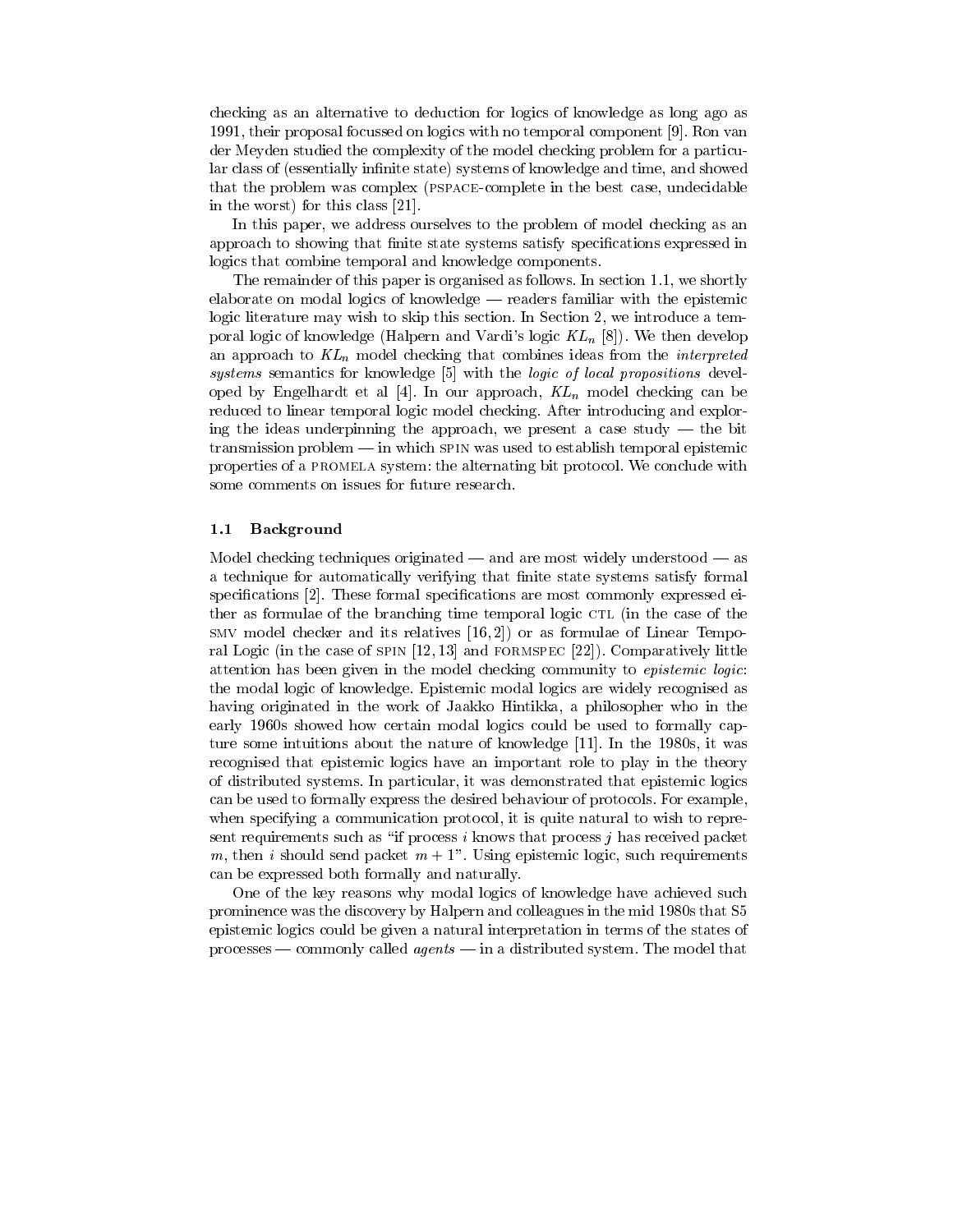has received the most widespread interest is known as the *interpreted systems* model [5]. model [5]. The contract of the contract of the contract of the contract of the contract of the contract of the

In addition to interest in the use of epistemic logics in the specification of communicating systems, there has recently been interest in the use of knowledge logics for directly programming systems  $[5, 6]$ . A knowledge-based program has the general form:

> case of if  $K_i \varphi_1$  do  $a_1$ ... if  $K_i \varphi_n$  do  $a_n$ end case

The intuitive interpretation of such a program is that of a collection of rules; the left-hand side of each rule represents a condition, expressed in epistemic logic, of what an agent knows. If the condition is satisfied, then the corresponding action (program statement) is executed. Along with other researchers,  $(e.g., [4])$ , we take the view that such programs are best understood as specifications for systems | knowledge-based programs are not in a form that can be directly executed. There have been some studies on the computational complexity of automatically synthesising executable programs from knowledge-based programs [19, 20].

Despite the level of interest in using logics of knowledge for specifying com municating systems, there has been comparatively little work on *model checking* for such logics. In 1991 — somewhat prior to the current growth in interest in model checking — Halpern and Vardi proposed the use of model checking as an alternative to deduction for modal logics of knowledge [9]. They showed that the model checking problem for multi-agent S5 logics of knowledge was tractable, and speculated that the approach might have wider applications in this community; but to the best of our knowledge (no pun intended), no further work on this topic was reported. While the computational complexity of the satisfiability and validity problems for temporal logics of knowledge has been studied exhaustively by Halpern and Vardi [8], no such similar studies appear to have been carried out with respect to model checking. The closest work with which we are familiar is that of van der Meyden, who was concerned with the model checking problem for a small class of temporal knowledge logics: those in which agents are assumed to have *perfect recall* [21]. He established that the model checking problem for this class varies from PSPACE-complete in the "best" case to undecidable in the worst. However, van der Meyden did not investigate \practical" model checking for knowledge and time. Rao and Georgeff investigated the model checking problem for a range of logics combining temporal (CTL) and modal components, although their study was rather abstract  $-$  they did not implement any of the techniques they developed, and did not consider S5 logics of knowledge [18]. Finally, Benerecetti and Giunchiglia developed techniques for similar temporal modal logics, but these logics had an unusual (non-Kripke) semantics [1].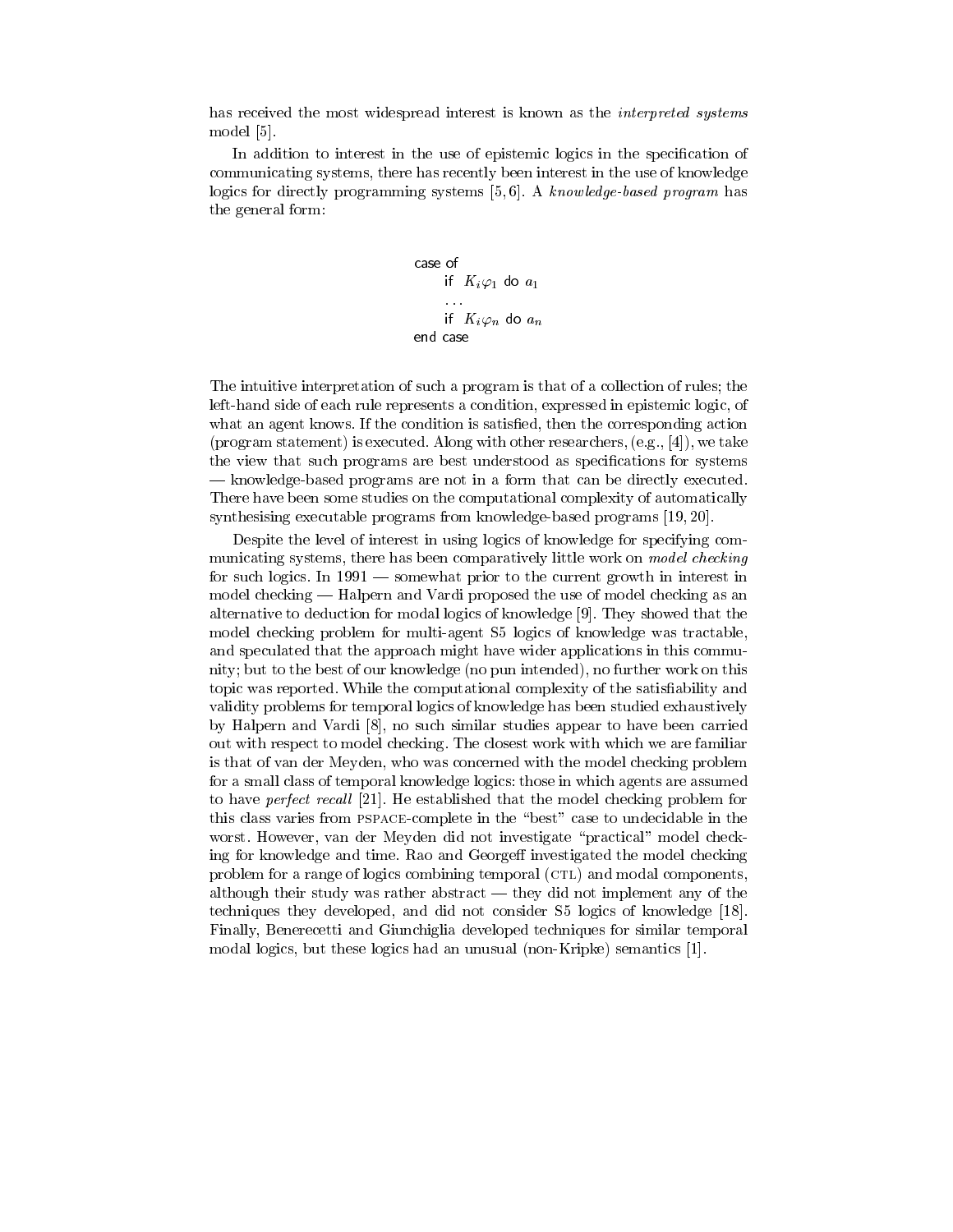# 2 A Temporal Logic of Knowledge

We are concerned with modelling systems composed of multiple agents, each of which is an independently operating process. Let  $Ag = \{1, \ldots, n\}$  denote the set of agents. We assume each agent  $i \in Ag$  can be in any of a set  $L_i$  of local states. An agent's local state contains all the information required to completely characterise the state of the agent: the value of each of its local variables, together with the value of its program counter. In particular, the *information* available to an agent is determined by its local state. The state of a system at any moment can thus be characterised by a tuple  $\langle l_1,\ldots,l_n\rangle$ , where  $l_i\in L_i$  is the local state of agent i at this moment. We let  $G \subseteq L_1 \times \cdots \times L_n$  denote the *reachable global* states of the system (i.e., the set of states that a system may possibly enter during a legal computation sequence). (Notice that we have not explicitly introduced environments, although it is quite common to do so in the literature [5]: for simplicity, we assume that an environment can be modelled as an agent in the system.)

A run is a function

$$
r\, :\, I\!\!N\, \rightarrow\, G
$$

which associates with every natural number  $u \in I\!N$  a global state  $r(u)$ . The idea is that a run represents one possible computation of a system: in general, a system may have a number of possible runs, and so we say a *system* is a set of runs; we use  $R$  to denote a system. A run together with a time point is a *point*: a point  $(r, u)$  defines a global state  $r(u)$ . We denote the *i*'th component of the tuple  $r(u)$  by  $r_i(u)$ . Thus  $r_i(u)$  is the local state of agent i in run r at "time" u.

Following conventional practice, we associate with every agent  $i \in Ag$  and equivalence relation  $\sim_i$  over the set of points [5, p.111]:

$$
(r, u) \sim_i (r', v) \quad \text{iff} \quad r_i(u) = r'_i(v).
$$

If  $(r, u) \sim_i (r, v)$ , then we say that  $(r, u)$  is indistinguishable from  $(r, v)$  from the point of view of i, or, alternatively, that i carries exactly the same information in  $(r, u)$  as in  $(r, v)$ .

We use the relation  $\sim_i$  to give a semantics to the knowledge modalities in  $KL_n$ . To give a semantics to the "common knowledge" modality  $C_T$ , we introduce two further relations,  $\sim_F^P$  and  $\sim_F^{\sim}$ . Given a set  $\Gamma \subseteq Ag$  of agents, we define the relation  $\sim_F^F$  as  $\sim_F^F \hat{=} \bigcup_{i \in F} \sim_i$  and we define the relation  $\sim_F^C$  as the transitive closure of  $\sim_{\Gamma}$ .

A model or interpreted system for  $KL_n$  is a pair  $\mathcal{I} = \langle \mathcal{R}, \pi \rangle$ , where  $\mathcal{R}$  is a system and

$$
\pi: \mathcal{R} \times I\!\!N \rightarrow 2^\varPhi
$$

is a valuation function, which gives the set of primitive propositions true at each point in  $R$  [5, pp.110-111].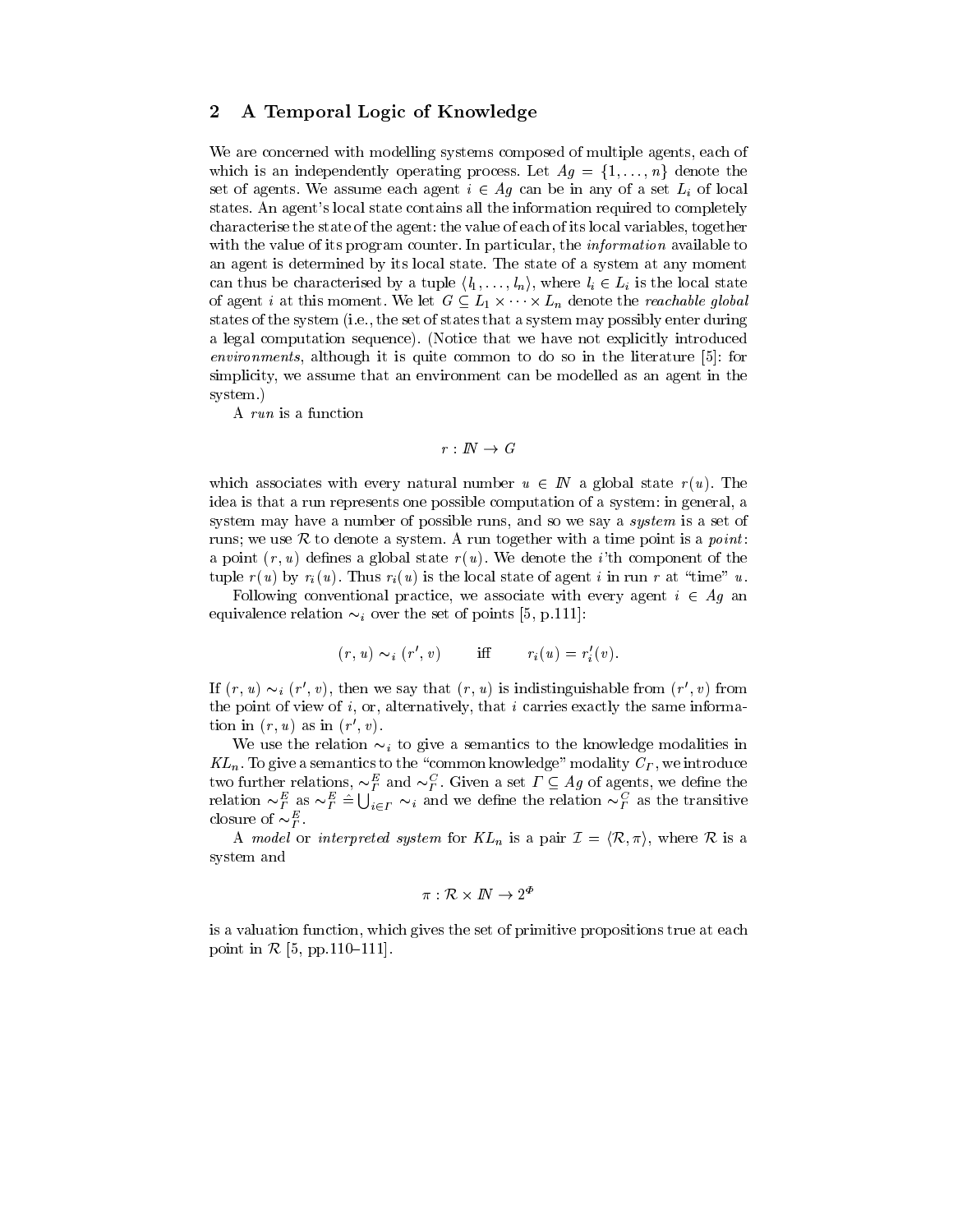| $\langle \mathcal{I}, (r, u) \rangle \models_{KL_n} \textbf{true}$                                                                                                                                       |  |
|----------------------------------------------------------------------------------------------------------------------------------------------------------------------------------------------------------|--|
| $\langle \mathcal{I}, (r, u) \rangle \models_{KL_n} p$ iff $p \in \pi(r, u)$ (where $p \in \Phi$ )                                                                                                       |  |
| $\langle \mathcal{I}, (r, u) \rangle \models_{KL_n} \neg \varphi$ iff $\langle \mathcal{I}, (r, u) \rangle \not\models_{KL_n} \varphi$                                                                   |  |
| $\langle \mathcal{I}, (r, u) \rangle \models_{KL_n} \varphi \vee \psi$ iff $\langle \mathcal{I}, (r, u) \rangle \models_{KL_n} \varphi$ or $\langle \mathcal{I}, (r, u) \rangle \models_{KL_n} \psi$     |  |
| $\langle \mathcal{I}, (r, u) \rangle \models_{KL_n} K_i \varphi$ iff for all $(r', v)$ in $\mathcal{I},$ if $(r, u) \sim_i (r', v)$ then $\langle \mathcal{I}, (r', v) \rangle \models_{KL_n} \varphi$   |  |
| $\langle \mathcal{I}, (r, u) \rangle \models_{KL_n} C_F \varphi$ iff for all $(r', v)$ in $\mathcal{I},$ if $(r, u) \sim_F^C (r', v)$ then $\langle \mathcal{I}, (r', v) \rangle \models_{KL_n} \varphi$ |  |
| $\langle \mathcal{I}, (r, u) \rangle \models_{KL_n} \bigcirc \varphi$ iff $\langle \mathcal{I}, (r, u+1) \rangle \models_{KL_n} \varphi$                                                                 |  |
| $\langle \mathcal{I}, (r, u) \rangle \models_{KL_n} \varphi \mathcal{U} \psi$ iff $\exists v \in \mathbb{N}$ s.t. $(u \leq v)$ and $\langle \mathcal{I}, (r, v) \rangle \models_{KL_n} \psi$             |  |
| and $\forall w \in \{u, \ldots, v-1\}$ , we have $\langle \mathcal{I}, (r, w) \rangle \models_{KL_n} \varphi$                                                                                            |  |

Fig. 1. Semantics of  $KL_n$ 

Syntactically,  $KL_n$  is propositional temporal logic augmented by an indexed set of modal operators  $K_i$ , one for each agent  $i \in Ag$ , and common knowledge operators  $C_{\Gamma}$ , where  $\Gamma \subseteq Ag$ . The formula  $K_i\varphi$  is read as "agent i knows  $\varphi$ "; the formula  $C_{\Gamma} \varphi$  means "it is common knowledge in  $\Gamma$  that  $\varphi$ ".

Formulae are constructed from a set  $\Phi = \{p, q, r, \ldots\}$  of primitive propositions. The language contains the standard propositional connectives  $\neg$  (not),  $\neg$ (or),  $\wedge$  (and),  $\rightarrow$  (implies) and  $\leftrightarrow$  (if, and only if). For the temporal dimension we take the usual set of future-time connectives  $\bigcirc$  (*next*),  $\Diamond$  (*sometime* or eventually),  $\Box$  (always), U (until) and W (unless or weak until).

The set  $\omega f(KL_n)$  of well-formed formulae of  $KL_n$  is defined by the following grammar:

 $\langle wff \rangle ::=$  **true** /\* logical constant for truth \*/ any element of  $\Phi$  /\* primitive propositions \*/  $\vert \neg \langle w f \rangle$  /\* negation \*/  $\langle w f \rangle \vee \langle w f \rangle$  /\* disjunction \*/  $\bigcirc \langle wff \rangle$  /\* next \*/  $\langle wff \rangle$  *U*  $\langle wff \rangle$  /\* until \*/  $\left| K_i \langle w \hat{f} \rangle \right|$  /\*  $(i \in Ag)$  agent i knows \*/  $C_{\Gamma} \langle w f | \rangle$  /\*  $(\Gamma \subset Ag)$  it is common knowledge in  $\Gamma$  that \*/

The semantics of  $KL_n$  are given via the satisfaction relation " $\models_{KL_n}$ ", which holds between pairs of the form  $\langle \mathcal{I}, (r, u) \rangle$ , (where  $\mathcal{I}$  is an interpreted system and  $(r, u)$  is a point in *I*), and formulae of  $KL_n$ . We read  $\langle I, (r, u) \rangle \models_{KL_n} \varphi$ as " $\varphi$  is satisfied (equivalently, is true) at point  $(r, u)$  in  $\mathcal{I}$ ". The rules defining  $\models$ <sub>KL<sub>n</sub></sub> are given in Figure 1.

Semantic rules are only given for the temporal connectives  $\bigcirc$  and  $\mathcal{U}$ : the remaining temporal connectives are introduced as abbreviations, as follows.

$$
\begin{array}{c}\n\bigtriangledown \varphi \mathrel{\hat=} \mathbf{true} \,\mathcal{U} \,\varphi \\
\Box \varphi \mathrel{\hat=}\n\lnot \Diamond \lnot \varphi \\
\varphi \,\mathcal{W} \,\psi \mathrel{\hat=}\n\varphi \,\mathcal{U} \,\psi \,\mathsf{V} \,\, \Box \,\varphi\n\end{array}
$$

The remaining propositional connectives  $(\wedge, \rightarrow, \leftrightarrow)$  are also assumed to be defined in terms of  $\vee$  and  $\neg$ .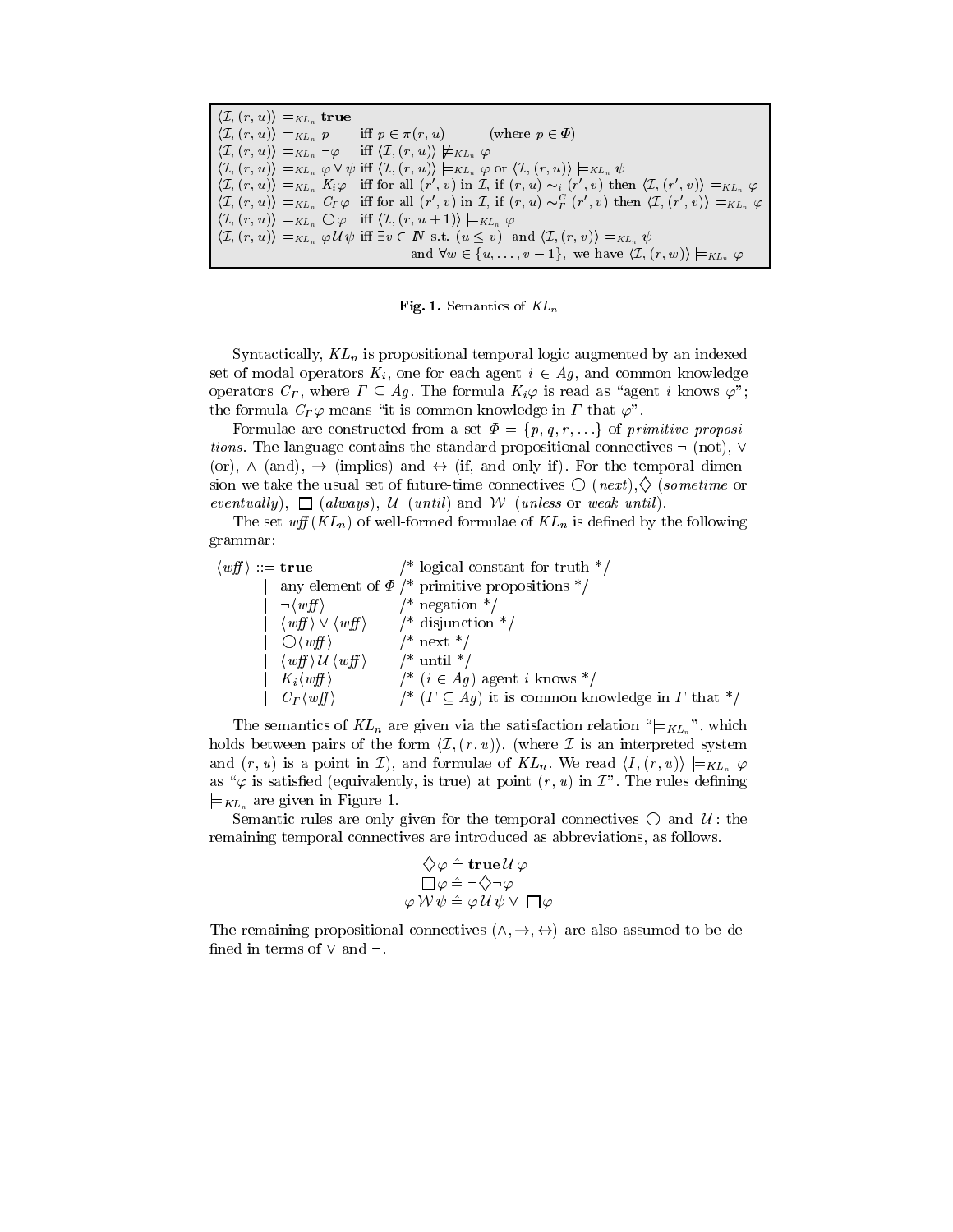Notice that  $KL_n$  is an expressive language. In particular, using the language it is possible to express the fact that a statement is true in all states of an interpreted system that can play a part in the interpretation of a formula. To see how this is done, we define a *universal modality*  $\Box^*$  operator, which is defined as the maximal solution to the following fixed point formula:

$$
\Box^*\varphi \leftrightarrow \Box(\varphi \wedge C_{Ag} \Box^*\varphi).
$$

To illustrate the properties of  $\Box$ , we define a reachability relation. First, we say point  $(r, v)$  is *uirectly* reachable from  $(r, u)$  (written  $(r, u) \rightsquigarrow (r, v)$ ) in:

 $-r = r'$  and  $v \geq u$  or

 $= (r, u) \sim_i (r', v)$  for some agent  $i \in Ag$ .

We then define the reachability relation  $\rightsquigarrow^*$  as the transitive closure of  $\rightsquigarrow$ . Now:

**Proposition 1** ([3]). Let *I* be an interpreted system and  $(r, u)$  and  $(r', v)$ be points in I such that  $\langle I, (r, u) \rangle \models_{KL_n} \Box^* \varphi$  and  $(r, u) \leadsto^* (r', v)$ . Then  $\langle \mathcal{I}, (r', v) \rangle \models_{KL_n} \varphi.$ 

### Linear Temporal Logic and Propositional Logic

Now consider the language and logic obtained from  $KL_n$  by omitting knowledge and common knowledge modalities: we get *Linear Temporal Logic* (LTL) (see, e.g.,  $[14, 15]$ . Formula of LTL are interpreted with respect to points in interpreted systems, as with  $KL_n$ , but note that the interpretation of an LTL formula will depend *only* on the run within which it is interpreted. The truth or falsity of an LTL formula  $\varphi$  when interpreted on a point  $(r, u)$  in  $\mathcal I$  will depend only on the run r, and will not be dependent on other runs in  $\mathcal I$ . This is not the case for knowledge modalities, as these can express properties of other runs. We write  $\langle \mathcal{I}, (r, u) \rangle \models$ LTL  $\varphi$  to indicate that LTL formula  $\varphi$  is satisfied at point  $(r, u)$  in I: thus " $\mid$ =LTL" serves as the LTL satisfaction relation. We refer to the subset of ltl obtained by not permitting temporal logic connectives as propositional logic.

#### Knowledge, Common Knowledge, and Local Propositions

We now introduce the notion of a *local* proposition [4]. Local propositions play an important role in our reduction of  $KL_n$  model checking to LTL model checking. If i is an agent, then an i-local proposition is a formula of propositional logic whose interpretation is the same in each of the points in each equivalence class induced by the  $\sim_i$  relation. Formally, a propositional logic formula  $\varphi$  is said to be *i*-local iff:

for all points 
$$
(r, u)
$$
,  $(r', v)$  in  $\mathcal{I}$ ,  
if  $(r, u) \sim_i (r', v)$ , then  $\langle \mathcal{I}, (r, u) \rangle \models_{KL_n} \varphi$  iff  $\langle \mathcal{I}, (r', v) \rangle \models_{KL_n} \varphi$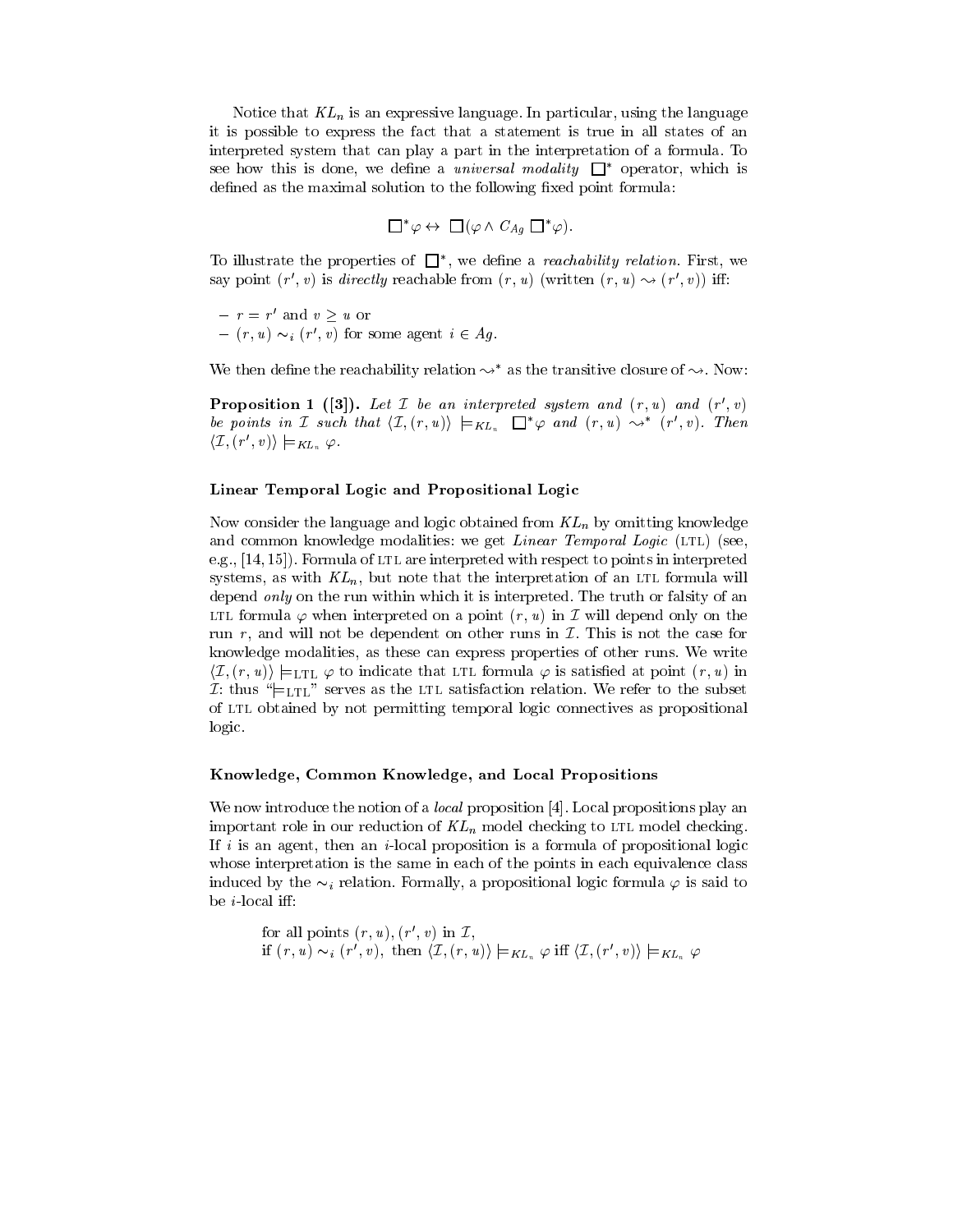To further understand the idea of an *i*-local proposition, assume  $-$  without loss of too much generality  $-$  that the local state of any agent i is a tuple of *local variables*  $\langle b_{i_1}, \ldots, b_{i_k} \rangle$  each of which has the value 0 or 1 at any given time. (Of course, this is exactly what the state of any conventional computer process actually is.) The indexed set  $\Phi_i = \{b_{i_1}, \ldots, b_{i_k}\} \subseteq \Phi$  of primitive propositions is assumed to form part of the vocabulary of the  $KL_n$  language:  $\varPhi = \bigcup_{i \in A_g} \varPhi_i$ . Note that the  $\Phi_i$ 's need not be mutually disjoint — it is possible that variables are shared between agents, if the same variable appears in the state of more than one agent (although this requires an addition semantic constraint, described below).

We assume the obvious interpretation of local variables:  $b_{i_j} \in \pi(r, u)$  iff the bit  $b_{i_j}$  has the value 1 in the state  $r_i(u)$ . If a variable b is shared between agents  $i$  and j, then we require that the variable has the same value inside both agents in any given system state: this requirement ensures that the valuation function  $\pi$  can give a unique, well-defined value to shared variables. It is straightforward to show the following:

**Proposition 2.** If  $\varphi$  is a formula of propositional logic containing only variables over  $\Phi_i$ , then  $\varphi$  is i-local.

**Proof.** Immediate from the fact that  $(r, u) \sim_i (r, v)$  if  $r_i(u) = r_i(v)$ .

We can extend the notion of a local proposition to sets of agents. Given a set  $\Gamma \subseteq Ag$  of agents and a propositional formula  $\varphi$ , we say that  $\varphi$  is  $\Gamma$ -local iff  $\varphi$ is *i*-local for all  $i \in \Gamma$ . We can prove an immediate analogue of Proposition 2:

**Proposition 3.** If  $\varphi$  is a formula of propositional logic containing only variables that are shared by the agents in  $\Gamma$ , then  $\varphi$  is  $\Gamma$ -local.

Proof. We need to show that if  $\varphi$  depends only on  $\Gamma$ -shared variables, then if  $(r, u) \sim_F^C (r', v)$  then  $\langle \mathcal{I}, (r, u) \rangle \models_{KL_n} \varphi$  iff  $\langle \mathcal{I}, (r', v) \rangle \models_{KL_n} \varphi$ . Assume  $(r, u) \sim_{\overline{\Gamma}} (r, v)$ . Then there is a sequence of points  $(r_1, u_1), (r_2, u_2), \ldots, (r_k, u_k)$ such that  $(r, u) = (r_1, u_1), (r', v) = (r_k, u_k)$ , and for all  $1 \leq l \leq k$ , we have  $(r_l, u_l) \sim_i (r_{l+1}, u_{l+1})$  for some agent  $i \in \Gamma$ . Now if  $(r_l, u_l) \sim_i (r_{l+1}, u_{l+1})$  then by definition the local state of i in must the same in  $(r_l, u_l)$  and  $(r_{l+1}, u_{l+1})$ , and in particular, any  $\Gamma$ -shared variables must have the same values in  $(r_l, u_l)$  as  $(r_{l+1}, u_{l+1})$ . So any formula depending on these values will have the same interpretation in  $(r_l, u_l)$  and  $(r_{l+1}, u_{l+1})$ . Thus  $\langle \mathcal{I}, (r, u) \rangle \models_{KL_n} \varphi$  iff  $\langle \mathcal{I}, (r', v) \rangle \models_{KL_n}$  $\varphi$ .

In addition, we can show:

**Proposition 4.** Let  $\mathcal I$  be an interpreted system, let  $(r, u)$  and  $(r', v)$  be points in I, and let  $\varphi$  be a  $\varGamma$ -local proposition. Then if  $(r,u)\thicksim^C_\varGamma(r',v)$  then  $\langle\mathcal{I},(r,u)\rangle\models_{KL_n}$  $\varphi \text{ iff } \langle \mathcal{I}, (r', v) \rangle \models_{KL_n} \varphi.$ 

Proof. Assume  $(r, u) \sim_{\overline{\Gamma}} (r, v)$ . Then as before, there exists a sequence of points  $(r_1, u_1), (r_2, u_2), \ldots, (r_k, u_k)$  such that  $(r, u) = (r_1, u_1), (r, v) = (r_k, u_k),$  and for all  $1 \leq l \leq k$ , we have  $(r_l, u_l) \sim_i (r_{l+1}, u_{l+1})$  for some agent  $i \in \Gamma$ . As  $\varphi$  is  $\Gamma$ -local, it is *i*-local for all  $i \in \Gamma$ . Hence by the definition of *i*-local,  $\langle \mathcal{I}, (r_l, u_l) \rangle \models_{KL_n} \varphi \text{ iff } \langle \mathcal{I}, (r_{l+1}, u_{l+1}) \rangle \models_{KL_n} \varphi.$  Hence  $\langle \mathcal{I}, (r, u) \rangle \models_{KL_n} \varphi \text{ iff }$  $\langle \mathcal{I}, (r', v) \rangle \models_{KL_n} \varphi.$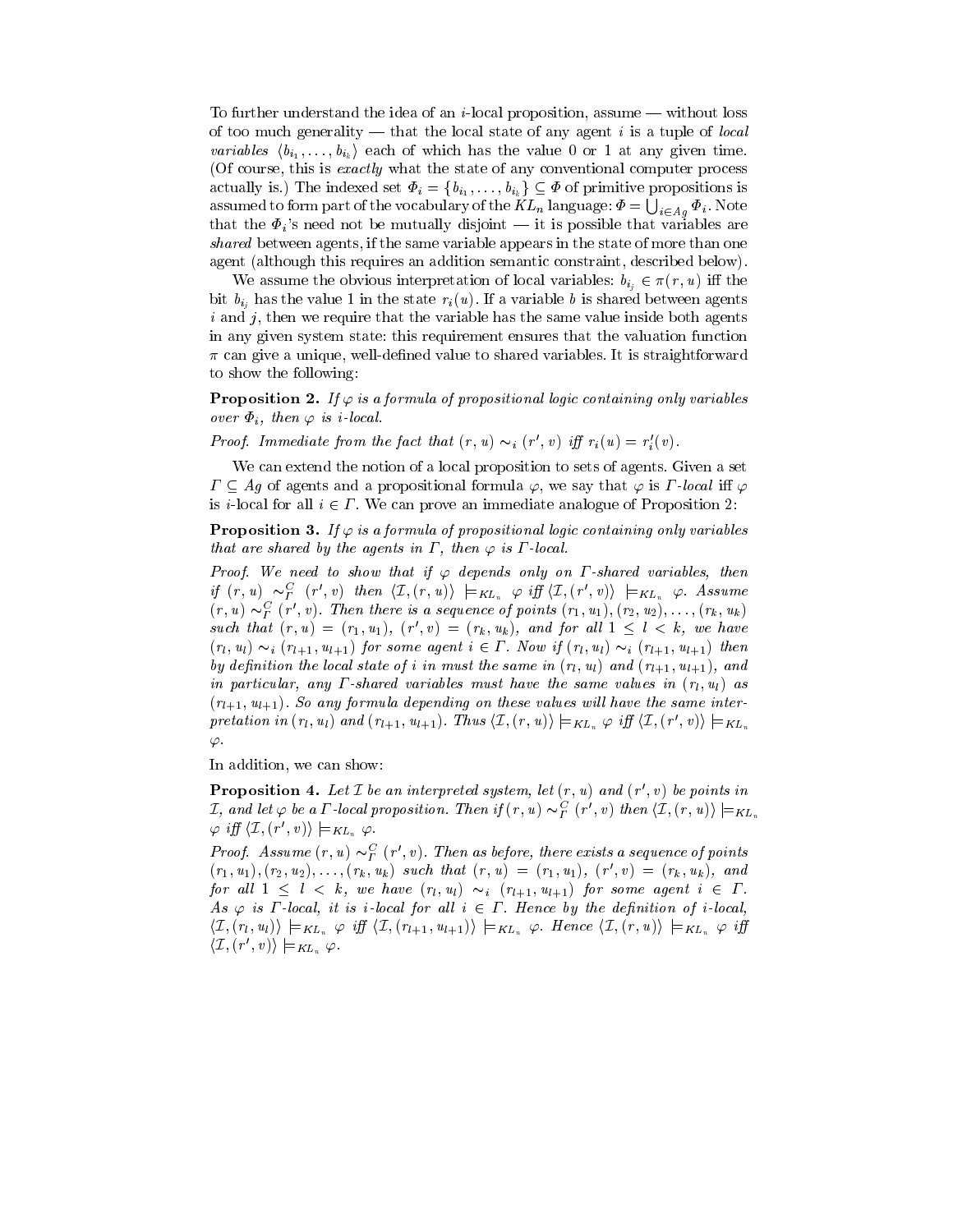## 3  $KL_n$  Model Checking through LTL Model Checking

The model checking problem for  $KL_n$  is as follows. Given an interpreted system  $\mathcal{I} = \langle \mathcal{R}, \pi \rangle$ , together with a formula  $\varphi$  of  $KL_n$ , return the set of points at which  $\varphi$  is satisfied in  $\mathcal{I}$ , i.e., the set

$$
\{(r, u) \mid r \in \mathcal{R}, u \in \mathbb{N}, \text{ and } \langle \mathcal{I}, (r, u) \rangle \models_{KL_n} \varphi \}.
$$

This problem is too abstract for most practical model checking problems (in variant properties will be true in every state of the system  $-$  there is clearly no way a practical model checker would be able to enumerate this set!). For this reason, we are generally concerned with a slightly simpler version of this problem. Hereafter, when we refer to the model checking problem for  $KL_n$ , we mean the problem of determining whether, given an interpreted system  $\mathcal{I} = \langle \mathcal{R}, \pi \rangle$ and a formula  $\varphi$ , the formula  $\varphi$  is true in the initial state of every run in R, i.e., whether or not

$$
\forall r \in \mathcal{R}
$$
 we have  $\langle \mathcal{I}, (r, 0) \rangle \models_{KL_n} \varphi$ .

We say that  $\varphi$  is valid in  $\mathcal I$  if it satisfies this property. Given an interpreted system I and  $KL_n$  formula  $\varphi$ , we write  $mc_{KL_n}(\mathcal{I}, \varphi)$  to stand for the fact that  $\varphi$  is valid in the *I*, i.e.,

 $mc_{KL_n}(\langle \mathcal{R}, \pi \rangle, \varphi)$  iff  $\forall r \in \mathcal{R}$  we have  $\langle \langle \mathcal{R}, \pi \rangle, (r, 0) \rangle \models_{KL_n} \varphi$ .

#### The Main Idea

At present, we do not have a model checker for  $KL_n$  (although there is no reason in principle why one should not be implemented). What we do have available, however, is a model checker for Linear Temporal Logic (LTL), for example in the form of spin [12, 13]. spin takes as input a system, (described using the promela language), and a formula of propositional ltl: it then checks whether or not this formula is satisfied in the first state of every run of the system. If it is not  $\frac{1}{\sqrt{1-\frac{v_1}{v_2}}}$  if there is a run that fails to satisfy the formula  $\frac{1}{\sqrt{1-\frac{v_1}{v_2}}}$  then it reports this run as a counter example. The model checking problem that spin solves is thus as follows. For any system  $\mathcal{I} = \langle \mathcal{R}, \pi \rangle$  and formula  $\varphi$  of LTL, it determines whether or not:

$$
\forall r \in \mathcal{R}
$$
 we have  $\langle \mathcal{I}, (r,0) \rangle \models_{\text{LTL}} \varphi$ .

If  $\varphi$  is an LTL formula and  $\mathcal I$  is a system, then we write  $mc_{\text{LTL}}(\mathcal{I}, \varphi)$  to indicate that  $\varphi$  is valid in  $\mathcal{I}:$ 

 $mc_{\text{LTL}}(\langle \mathcal{R}, \pi \rangle, \varphi)$  iff  $\forall r \in \mathcal{R}$  we have  $\langle \langle \mathcal{R}, \pi \rangle, (r, 0) \rangle \models_{\text{LTL}} \varphi$ .

We now turn to one of the main ideas underpinning this article: we show how  $KL_n$  model checking can be reduced to LTL model checking. Our approach takes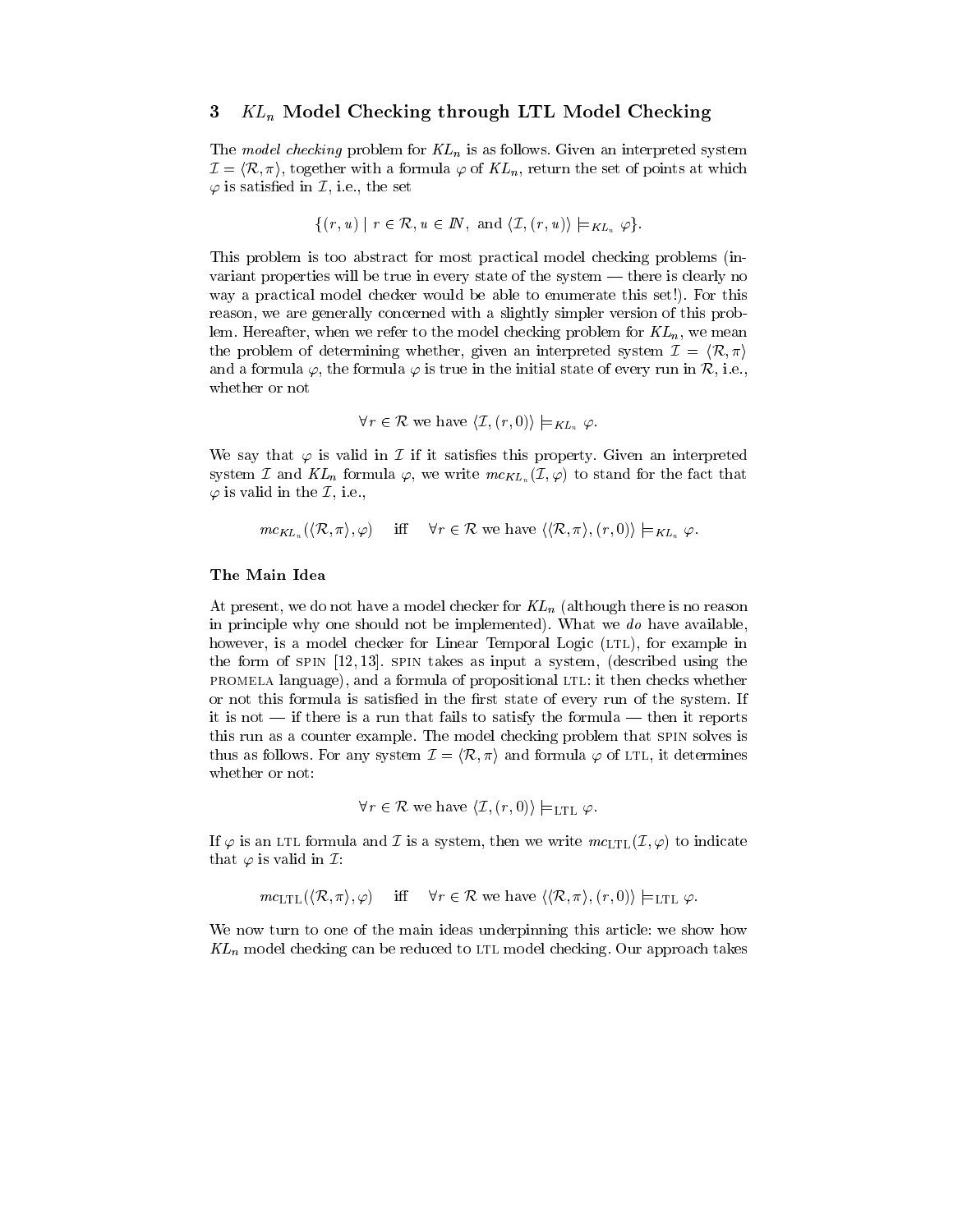inspiration from work on the Logic of Local Propositions (LLP) [4]. LLP is a modal logic with a single universal modality,  $\Box$ , and which allows quantification over propositions. In particular, there are a collection of quantifiers  $\forall i, \exists j$ , (where i is an agent), which allow quantification over propositions that are *local* to an agent. The intuition is that a proposition is local to an agent  $i$  if  $i$  is able to determine its truth using only locally available information  $-$  information available in its state. The key insight of  $[4]$  is that by using these quantifiers, one can define knowledge modalities. For example:

$$
K_i \varphi \triangleq \exists_i q [q \wedge \Box (q \to \varphi)] \tag{1}
$$

Thus an agent i knows  $\varphi$  iff there is a proposition q local to i such that q is true, and whenever q is true,  $\varphi$  is also true. In [4], it is proved that this definition of knowledge corresponds to the conventional one, given in terms of Kripke structures and accessible worlds [5].

We now show how we can make use of these ideas when considering the model checking problem for  $KL_n$ . Suppose we want to determine whether or not the property  $\langle K_i p \rangle$  is true of some system *I*. That is, we want to determine whether or not

$$
mc_{KL_n}(\mathcal{I}, \diamondsuit K_ip)
$$

Now (1) suggests the following approach to this problem. In order to show this, all we have to do is find some proposition  $\psi$  that is local to i (i.e.,  $\psi$  is a predicate over  $i$ 's state), such that

$$
mc_{\text{LTL}}(\mathcal{I}, \diamondsuit \psi \land \Box(\psi \to p))
$$

Notice that the formula to be model checked has two components. The first  $(\diamondsuit \psi)$ corresponds in structure to the original input formula (with knowledge modalities replaced by propositions). The second component  $(\Box(\psi \rightarrow p))$  represents a constraint (an invariant) that must hold.

Thus we have reduced a  $KL_n$  model checking problem to an LTL model checking problem  $-$  and since we have LTL model checking tools available  $-$  SPIN  $$ this suggests that we can  $-$  at least partially  $-$  automate the process of model checking  $KL_n$ .

#### The Formal Details

We now present the formal details of our reduction approach. To begin with, we will consider just how model checking a statement of the form  $K_i\varphi$  can be reduced to LTL model checking. We define a function  $lp_i$ , which takes as argument an interpreted system, and an LTL formula  $\varphi$ , and returns a local proposition that globally implies  $\varphi$ :

$$
lp_i(\mathcal{I}, (r, u), \varphi) \triangleq \begin{cases} \psi & \psi \text{ is an } i\text{-local proposition such that} \\ & m c_{\text{LTL}}(\mathcal{I}, \Box(\psi \to \varphi)) \\ & \text{and } \langle \mathcal{I}, (r, u) \rangle \models_{\text{LTL}} \psi \\ & \text{false if no such formula exists.} \end{cases}
$$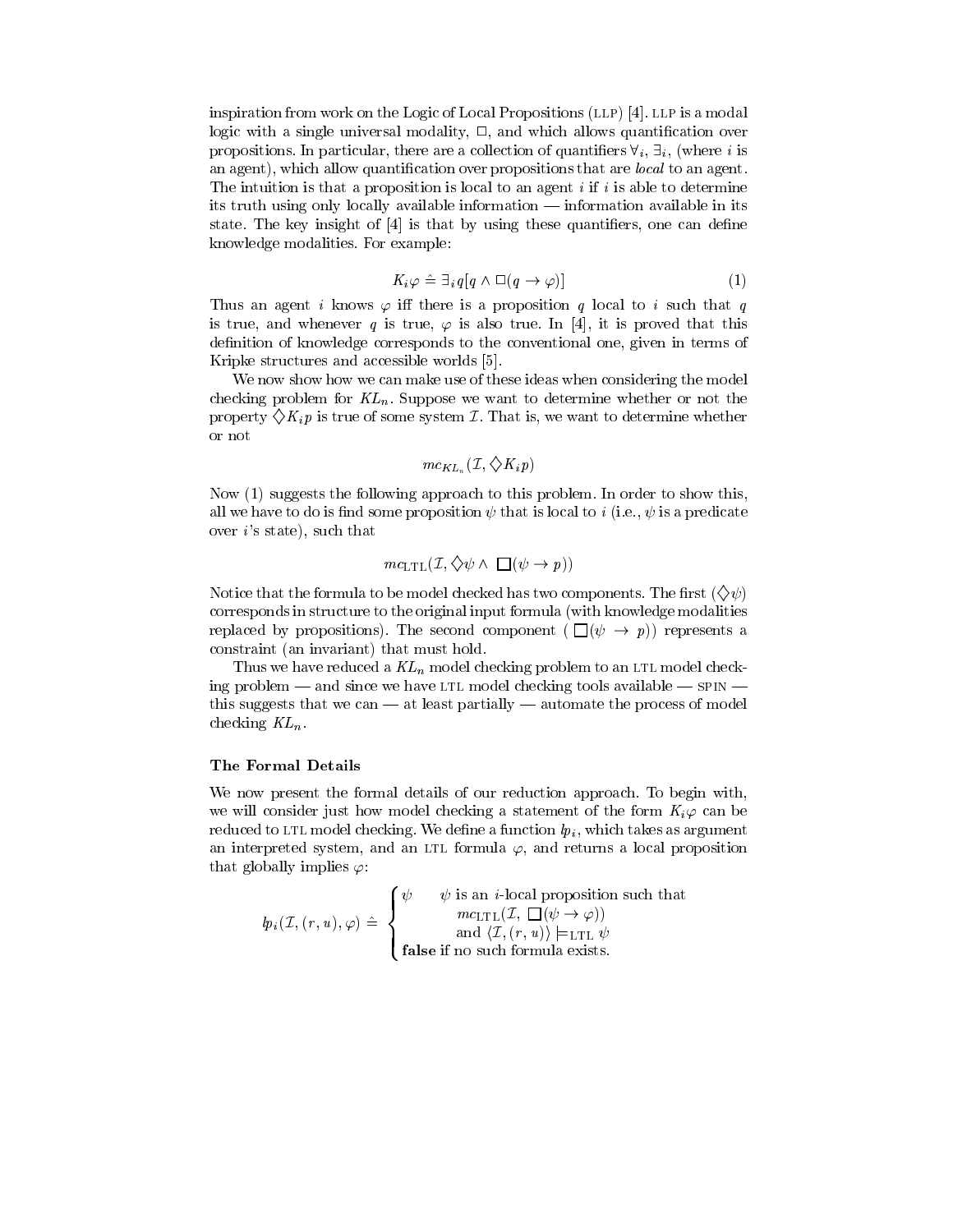If  $lp_i(\mathcal{I}, (r, u), \varphi) = \psi$ , then we say that  $\psi$  serves as an *i*-local proposition for  $\varphi$ in  $(r, u)$ . (As an aside, note that the  $lp_i$  function is very similar in spirit to the "sound local predicate" function  $S_i$  of Engelhardt et al [4].) We can now show the following.

**Proposition 5.** Let  $\mathcal I$  be an interpreted system, let  $(r, u)$  be a point in  $\mathcal I$ , and let  $\varphi$  be an LTL formula such that  $lp_i(\mathcal{I}, (r, u), \varphi) = \psi$ . Then:

$$
\langle \mathcal{I}, (r, u) \rangle \models_{KL_n} K_i \varphi \qquad \text{iff} \qquad \langle \mathcal{I}, (r, u) \rangle \models_{\text{LTL}} \psi
$$

Proof. (Left to right.) Immediate from the definition of  $lp_i$ . (Right to left.) We need to show that  $\langle I, (r, u) \rangle \models_{\text{LTL}} \psi$  implies  $\langle I, (r, u) \rangle \models_{KL_n} K_i \varphi$ . From the definition of  $\{p_i\}$ , we know that  $\langle \mathcal{I}, (r, u) \rangle \models$ LTL  $\psi$  and in addition, that  $mc_{\text{LTL}}(\mathcal{I}, \Box(\psi \rightarrow \varphi))$ . Since  $mc_{\text{LTL}}(\mathcal{I}, \Box(\psi \rightarrow \psi))$ , then for all points  $(r', v)$  in I, we have  $\langle I, (r', v) \rangle \models \psi \rightarrow \varphi$ , and in particular,  $\langle I, (r'', w) \rangle \models$ LTL  $\psi \rightarrow \varphi$  for all  $(r'', w)$  such that  $(r, u) \sim_i (r'', w)$ . Since  $\psi$  is *i*-local, then if  $\langle \mathcal{I}, (r, u) \rangle \models$ LTL  $\psi$  then  $\langle \mathcal{I}, (r'', w) \rangle$   $\models$ LTL  $\psi$  for all  $(r'', w)$  such that  $(r, u) \sim_i (r'', w)$ , and thus  $\langle T, (r'', w) \rangle$   $\models$ LTL  $\varphi$  for all  $(r'', w)$  such that  $(r, u) \sim_i (r'', w)$  and so  $\langle \mathcal{I}, (r, u) \rangle \models_{KL_n} K_i \varphi.$ 

In the same way, we can extend the function  $lp_i$  to sets of agents. If  $\Gamma \subseteq Ag$ , then we can define  $lp_T$  as:

$$
lp_{\Gamma}(\mathcal{I},\varphi) \triangleq \begin{cases} \psi & \psi \text{ is an } \Gamma\text{-local proposition such that} \\ & mc_{\text{LTL}}(\mathcal{I}, \Box(\psi \to \varphi)) \\ & \text{and } \langle \mathcal{I}, (r,u) \rangle \models_{\text{LTL}} \psi \\ \text{false if no such formula exists.} \end{cases}
$$

The following result can now be proved.

**Proposition 6.** Let  $\mathcal I$  be an interpreted system, let  $(r, u)$  be a point in  $\mathcal I$ , and let  $\varphi$  be an LTL formula such that  $lp_{\Gamma}(\mathcal{I}, (r, u), \varphi) = \psi$ . Then:

$$
\langle \mathcal{I}, (r, u) \rangle \models_{KL_n} C_{\varGamma} \varphi \quad \quad \textit{iff} \quad \quad \langle \mathcal{I}, (r, u) \rangle \models_{\text{LTL}} \psi
$$

Proof. As Proposition 5, making use of Proposition 4.

Finally, suppose we have some LTL formula  $\varphi$  such that  $mc_{\text{LTL}}(\mathcal{I}, \Box \varphi)$ . In this case  $\varphi$  is an invariant of system  $\mathcal{I}$   $\longrightarrow$  it is true in all the states of  $\mathcal{I}$  that are reachable through some possible computation. From this we can immediately conclude the following.

**Proposition 7.** Let I be an interpreted system, and let  $\varphi$  be an LTL formula such that  $mc_{\text{LTL}}(\mathcal{I}, \Box \varphi)$ . Then for any point  $(r, u)$  in  $\mathcal{I}, w$  have  $\langle \mathcal{I}, (r, u) \rangle \models_{KL_n}$  $\Box^*\varphi.$ 

We now have a route to model checking (a subset of)  $KL_n$  formulae by using only LTL model checking: When faced with the problem of determining whether  $\langle \mathcal{I}, (r, u) \rangle \models_{KL_n} K_i \varphi$ , we can attempt to find a  $\psi$  such that  $lp_i(\mathcal{I}, (r, u), \varphi) = \psi$ , and check that  $\langle I, (r, u) \rangle \models_{\text{LTL}} \psi$ . Notice that finding the *i*-local proposition  $\psi$ will itself require solving the LTL model checking problem  $mc_{\text{LTL}}(\mathcal{I}, \Box(\psi \rightarrow \varphi)).$ 

Notice that the approach can deal with nested knowledge operators. We will see an example of this in the following section.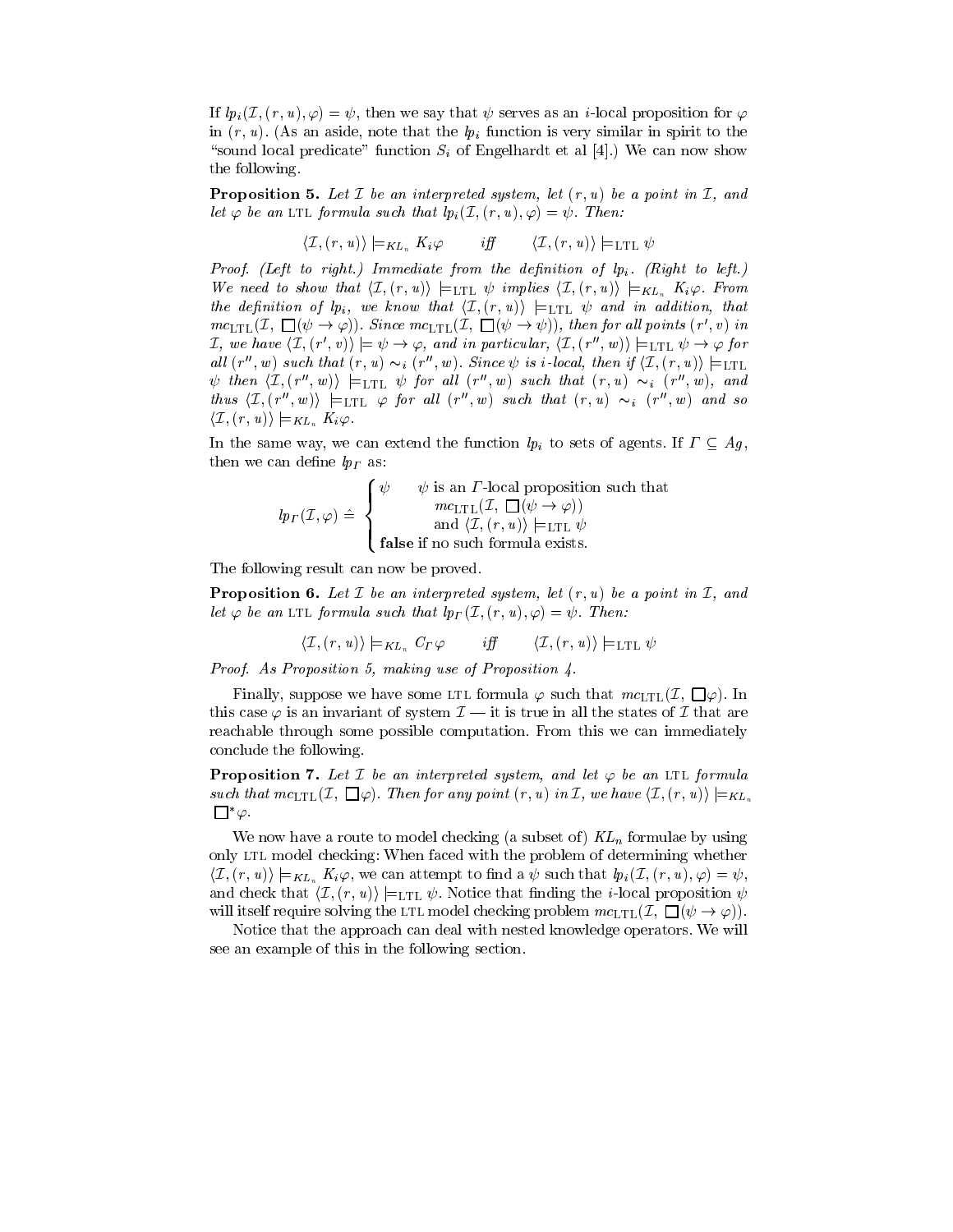# 4 A Case Study: The Bit Transmission Problem

We now present a case study, in the form of the *bit transmission problem*. We adapt our discussion of this problem from  $[17, pp.39-44]$ . The bit transmission protocol was first studied in the context of epistemic logic by Halpern and Zuck [10]. The basic idea is that there are two agents, a sender and a receiver, who can communicate with one another through an unreliable communication medium. This medium may delete messages, but if a message does arrive at the recipient, then the message is correct. (It is also assumed that the environment satisfies a kind of fairness property, namely that if a message is sent infinitely often, then it eventually arrives.) The sender has a sequence of bits  $x_0, x_1, \ldots, x_k$ that it desires to communicate to the receiver; when the receiver receives the bits, it prints them out. The goal is to derive a protocol that satisfies the safety requirement that the receiver never prints incorrect bits, and the liveness requirement that every bit will eventually be printed by the receiver.

The obvious solution to this problem involves sending acknowledgment messages, to indicate when a message was received. Halpern and Zuck's key insight was to recognise that an acknowledgment message in fact carries information about the knowledge state of the sender of the message. This motivated the de velopment of the following knowledge-based protocol. After obtaining the first bit, the sender transmits it to the receiver. However, it cannot stop at this point, because for all it knows, the message may have been deleted by the environment. It thus continues to transmit the bit *until it knows the bit has been received*. At this point, the receiver knows the value of the bit that was transmitted, and the sender knows that the receiver knows the value of the bit  $-$  but the receiver does not know whether or not its acknowledgment was received. So the sender repeatedly sends a second acknowledgment, until it receives back a third acknowledgment from the receiver; when it receives this acknowledgment, it starts to transmit the next bit. When the receiver receives this bit, this indicates that its final (third) acknowledgment was received.

A pseudo-code version of the protocol is presented in Figure 2 (from [17, pp.39-44]). Note that we write  $x_i$  as a shorthand for "the value of bit  $x_i$ ". Thus  $K_R(x_i)$  means that the receiver  $(R)$  knows the value of bit  $x_i$ .

To demonstrate our ideas in a concrete setting, consider the promela code given in Figure 3,where, for simplicity, we assume that message delivery is guaranteed. In a more complicated version, we may add deletion errors by having a process that can "steal" messages, but the knowledge properties at the specific points in the program — the labels, see below — would be the same.

Code is given for the sender and receiver agents and main variable declarations. The initialisation code is unremarkable, with one subtle exception. Suppose we were to initialise the Send[] array with the bits to be transmitted using a straightforward assignment statement. Then this array would remain fixed throughout every execution of the program  ${and}$  the values of the bits in this array would therefore be common knowledge to all agents in the system. To get around this problem, we exploit spin's non-deterministic execution mecha-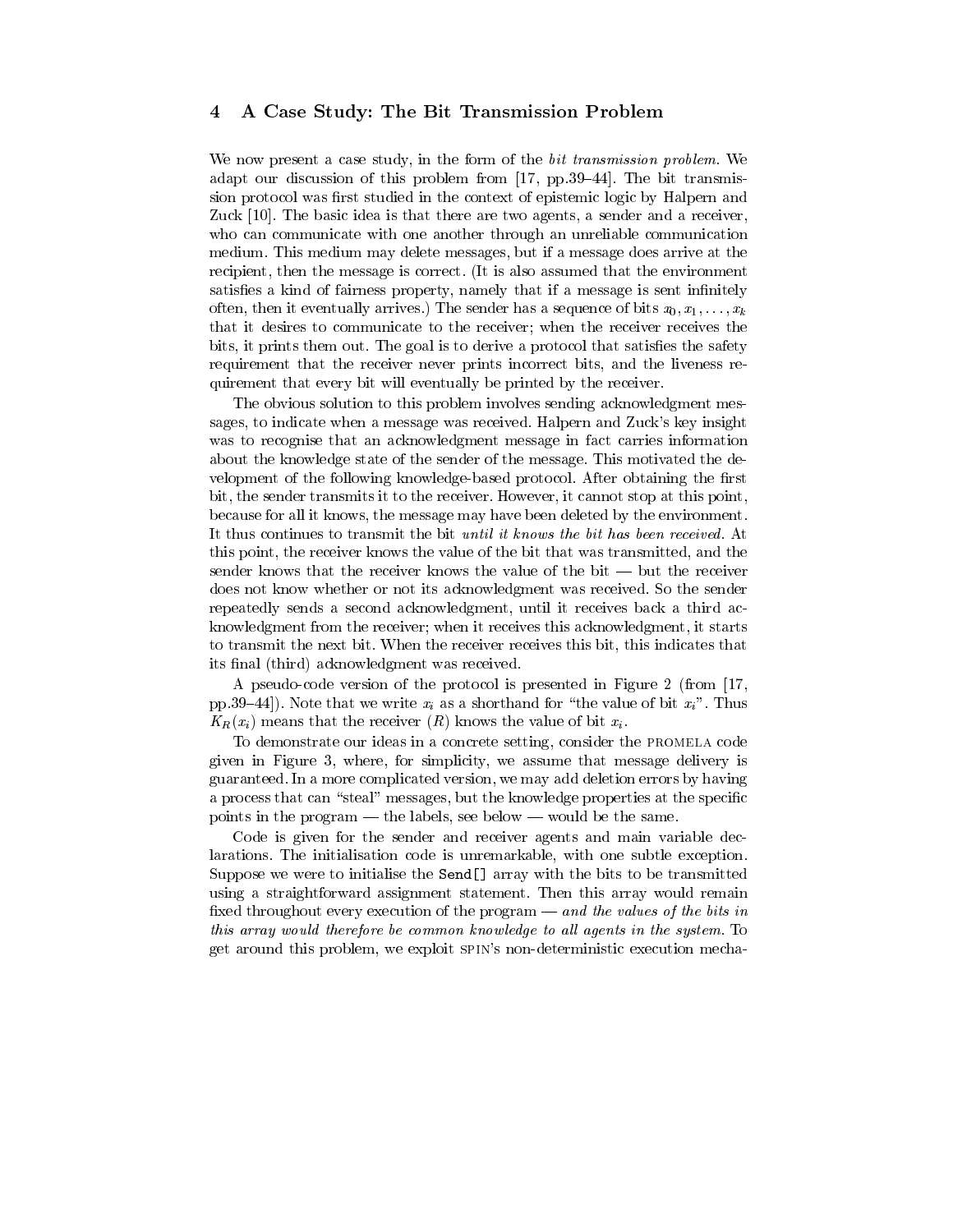```
scount is a shared natural number variable
rcount is a shared natural number variable
Sender<br>scount := 0while true do
              read x_{scount}send x_{scount} until K_S K_R(x_{scount})send "K_S K_R(x_{scount} )" until K_S K_R K_S K_R(x_{scount} )scount := scount + 1end-while
end-Sender
Receiver
      when K_R(x_0) set rcount := 0while true do
              write x_{rcount}send "K_R(x_{rcount})" until K_RK_S K_R(x_{rcount})send K_RK_SK_R(x_{rcount} )" until K_R(x_{rcount+1})rcount := rcount + 1end-while
end-Receiver
```
Fig. 2. The bit transmission protocol.

nism. We have a macro INITIAL(V), where V is a variable name, which assigns a "random" (sic) bit to V.

```
#define INITIAL(V) \
      if
       if the contract of the contract of the contract of the contract of the contract of the contract of the contract of the contract of the contract of the contract of the contract of the contract of the contract of the contra
      :: 1 -> V = 0;
      :: 1 -> V = 1;
     fi
```
This macro is used to initialise both the Send[] and Recv[] arrays in the init process, ensuring that the values in these arrays may initially have different values in different computations. The goal of the protocol is that eventually, the values in the Recv[] array will have the same values that were initially in the Send[] array.

The general form of properties we prove is as follows:

$$
at_i(\ell) \to K_i \varphi \tag{2}
$$

where  $\ell$  is a program label, and the unary predicate  $at_i(\ell)$  means that the program counter of agent i is at the instruction labelled by  $\ell$ . The use of the  $at_i (\ldots)$ predicate in this way is common practice when reasoning about programs using temporal logic (see, e.g., [7]). We use spin's remote reference mechanism  $(P[X]\&L)$  to define  $at_i(\ldots)$  predicates.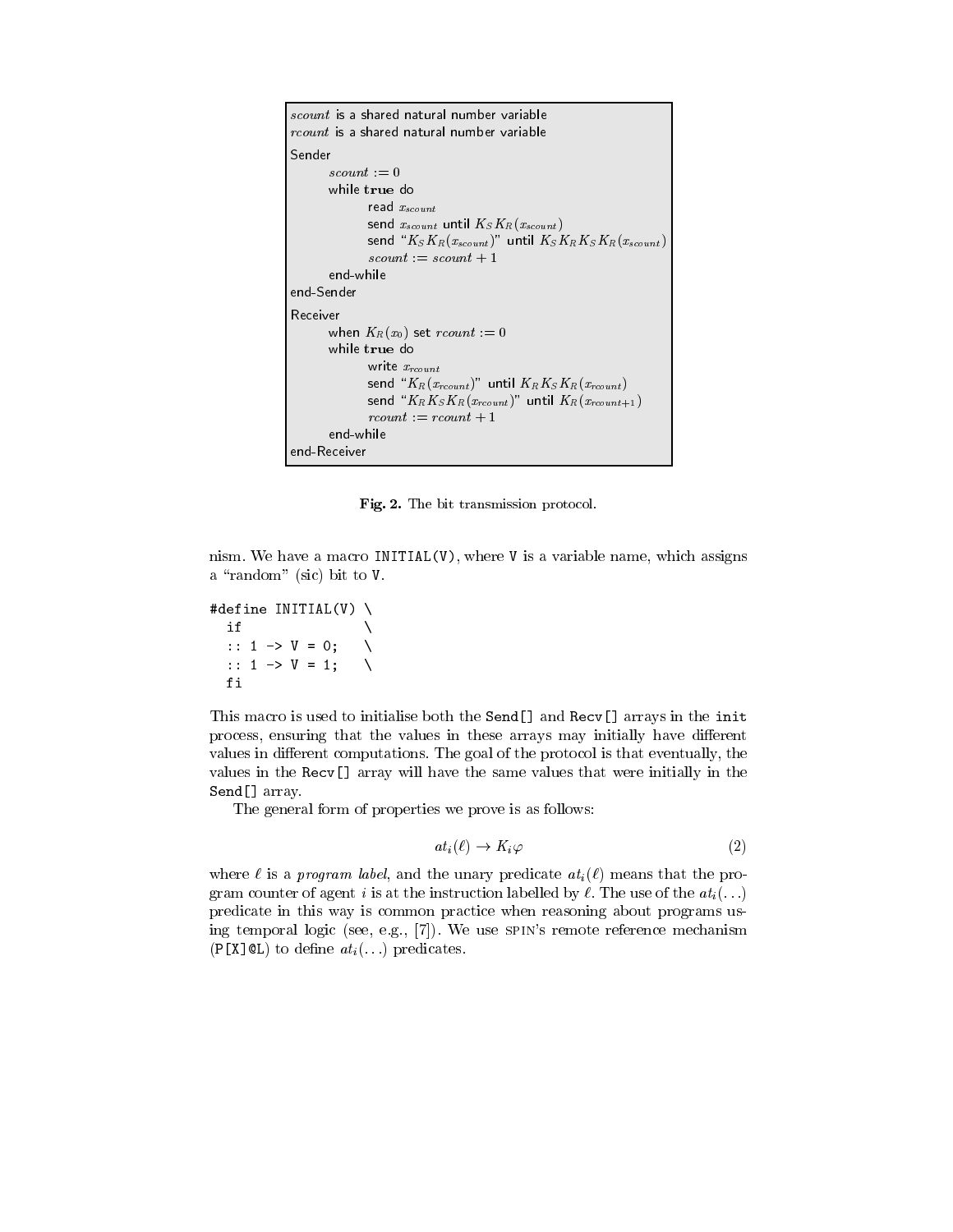```
#define ACK 10 /* K_R(x_i) */
#define ACK2 11 /* K_S K_R(x_i) */
                11
#define ACK3 12 /* K_R K_S K_R(x_i) */
chan S = [10] of \{int\}; /* outward from sender */
chan R = [10] of \{int\}; /* outward from receiver */
int Send[11]; /* message sent */
int Recv[11]; /* message received */
int s_count = 0; /* sender bit count */
int r_count = 0; * /* receiver bit count */
proctype SENDER() {
    S0: do
        :: (s_count < 10) ->
        S1: printf("sender sends bit %d", s_count);
        S2: S!Send[s_count];
        S3: R?ACK;
        S4: S!ACK2;
        S5: R?ACK3;
        S6: s count++;
        :: (s_{\text{count}} == 10) ->
        S7: break
        od
\} and \}proctype RECEIVER() {
    R0: do
        :: (r_count < 10) ->
        R1: S?Recv[r_count];
        R2: printf("receiver receives bit %d", r count);
        R3: R!ACK;
        R4: S?ACK2;
        R5: R!ACK3;
        R6: r count++;
        :: (r_{\text{count}} == 10) ->
        R7: break
        od
\}
```
Fig. 3. The bit transmission protocol in promela (message delivery is guaranteed).

The first property we prove is that whenever the receiver is at state  $R_3$ , (and so is about to send the acknowledgment), that it knows the value of the bit it has received.

$$
\Box(at_R(R_3) \to K_R(Recv[r\_count] = Send[s\_count])
$$
\n(3)

To deal with this, we must first find an  $R$ -local proposition for

$$
Recv[r\_count] = Send[s\_count]
$$
\n(4)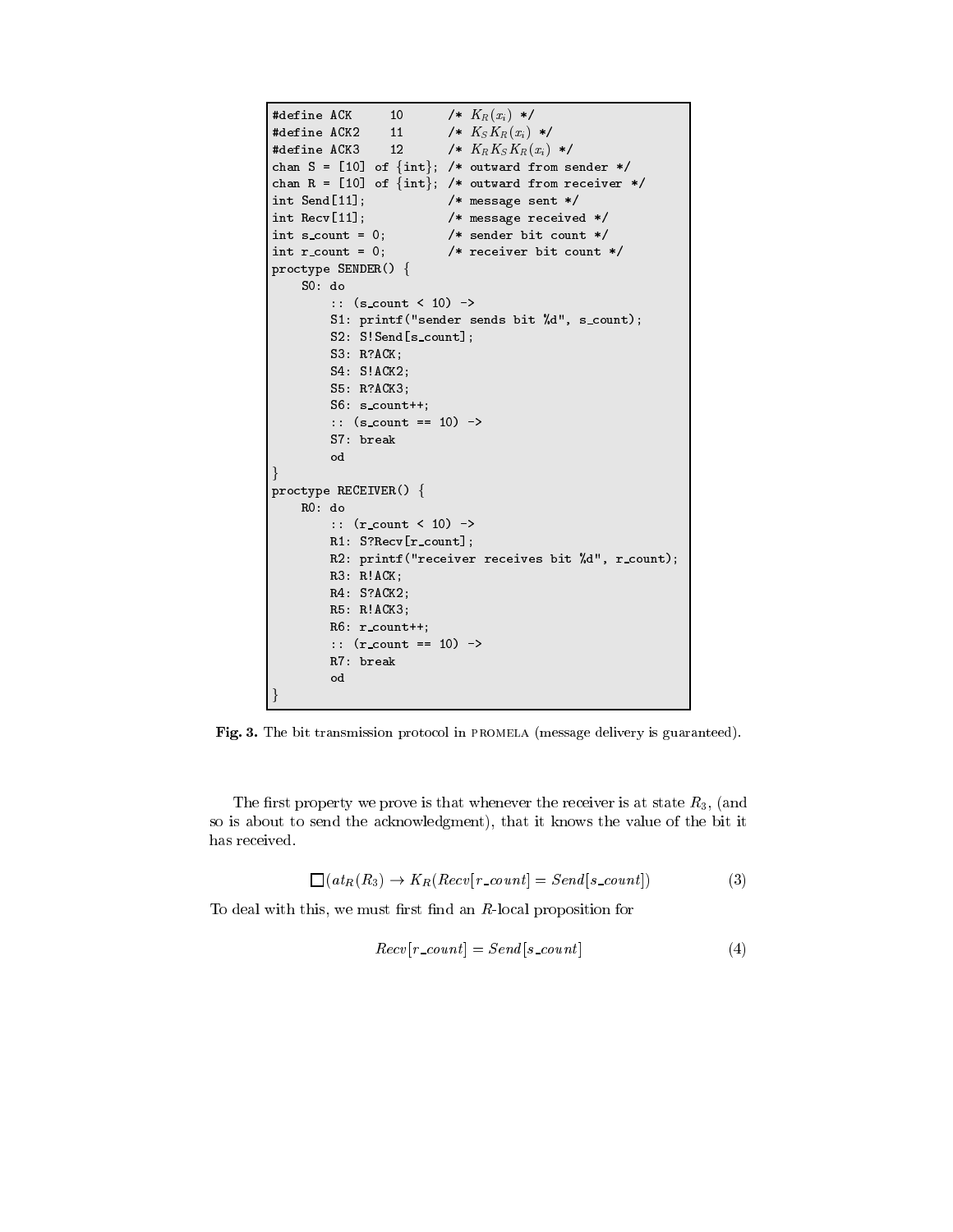to serve as the output of the function  $lp_R$ . But notice that (4) is itself R-local, and so this statement will itself do. We proceed to generate a SPIN LTL claim for  $(3)$ as follows. We define propositions  $p0$  and  $p1$  to represent the  $KL_n$  propositions  $at_R(R_3)$  and (4) respectively.

```
#define p0 (RECEIVER[2]@R3)
#define p1 (Recv[r_count] == Send[s_count])
```
Finally, the property to be checked is written as the SPIN LTL formula:

!<>(p0 && !p1)

(We negate the claim to be veried, so that it can be used in a never claim, in the conventional manner for SPIN LTL claims.)

Next, we show the corresponding property for SENDER: when SENDER is at label S3, (i.e., about to send an ACK2 message), then it knows that the receiver knows the value of the bit that was most recently sent.

$$
\Box(at_S(S_4) \to K_S K_R (Recv[r\_count] = Send[s\_count])) \tag{5}
$$

Notice that this is a nested knowledge formula. To deal with it, we must first find an R-local proposition for  $Recv[r\_count] = Send[s\_count]$ , as before. But, again, this proposition is itself  $R$ -local. This reduces the problem of checking  $(5)$ to that of checking:

$$
\Box (at_S(S_4) \rightarrow K_S(Recv[r\_count] = Send[s\_count])
$$

So we must find an S-local proposition for  $(4)$  — but as this statement is S-local as well as  $R$ -local, then we can further reduce  $(5)$  to the following.

$$
\Box (at_S(S_4) \rightarrow Recv[r\_count] = Send[s\_count])
$$

Given the following macro

## #define p2 (SENDER[1]@S4)

this property is easily represented and checked as the following SPIN LTL formula:

!<>(p2&&!p1)

In exactly the same way, we can check the following property:

$$
\Box(at_R(R_5) \to K_R K_S K_R (Recv[r\_count] = Send[s\_count])) \tag{6}
$$

Finally, we give an example of proving the absence of knowledge. Let's suppose that agent R is at label  $R_0$ . Then in this case, the bits in the Recv[] array will have their initially assigned (essentially random) values. It may be that the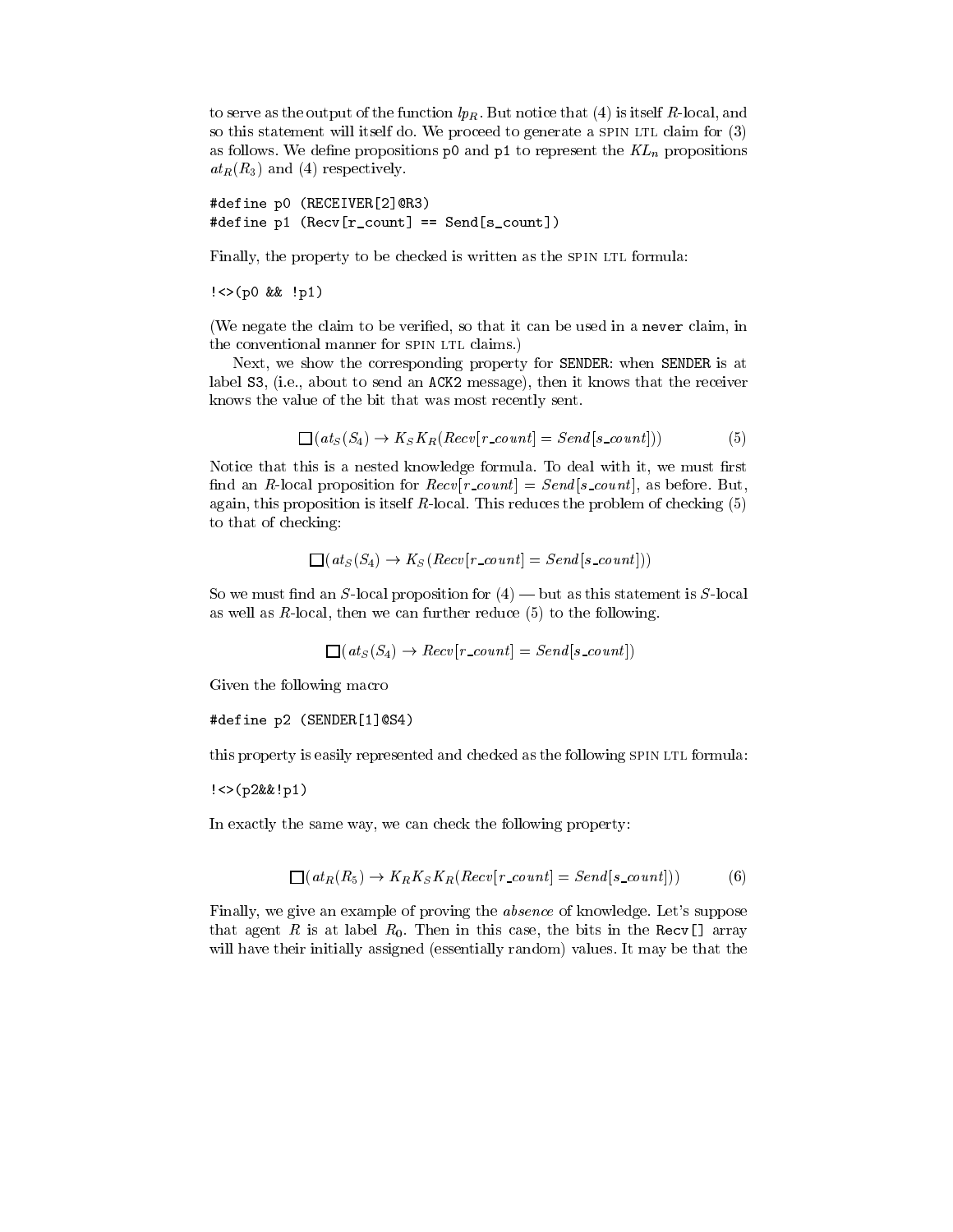bits are "correct", in the sense that they match those in Send[] but this is not necessarily the case:

$$
\Box (at_R(R_0) \rightarrow \neg K_R (Recv[r\_count] = Send[s\_count])
$$

Now this formula will be invalid in a system if there is a single run of the system that satisfies the following property

$$
\diamondsuit(at_R(R_0) \land Recv[r\_count] \neq Send[s\_count])
$$

This property can be directly encoded and checked using spin.

#### $\overline{5}$ 5 Concluding Remarks

Model checking as an approach to automatic verication has focussed almost exclusively on specications expressed in temporal logic. Little attention has been given to temporal epistemic logics, although such logics have proven to be very useful and widely advocated in the specification of protocols [5]. In this paper, we have considered the model checking problem for such logics. We have introduced Halpern and Vardi's well-known temporal epistemic logic  $KL_n$ , and demonstrated how, using ideas from the interpreted systems paradigm and the logic of local propositions, it is possible to reduce  $KL_n$  model checking to LTL model checking. We then gave a case study  $-$  the bit transmission problem  $$ which was implemented in PROMELA, and showed how desirable temporal epistemic properties of this system could be proved using spin. Engelhardt et al suggested that local propositions might be used in a similar manner for implementing knowledge-based programs [4].

The main limitation of our approach is that, while it makes extensive use of model checking, the verication process still requires input from a human verifier (to obtain the local propositions used when reducing the  $KL_n$  specification to LTL). A "direct" implementation of  $KL_n$  model checking – perhaps as an extension or refinement to  $spin$  — would thus be desirable. However, there are some obstacles to building such a system: unlike pure LTL formulae,  $KL_n$ formulae can express properties of multiple runs. For the moment, therefore, we believe our approach has something to offer which is theoretically well-founded and practically valuable to the verifier who desires to check epistemic temporal properties of systems. And, given the extent of interest in epistemic logic and its applications in the specification of communicating systems  $[5]$ , we believe that our approach is potentially very valuable indeed.

We plan to extend our ideas here to other knowledge programs, and also like to determine classes of programs for which the local propositions that are needed can be easily determined. Using model checking to verify that programs implement knowledge-based programs is another obvious application. Also, the role and use of these local propositions, especially in contexts different from distributed systems, is, to the best of our knowledge, still not explored.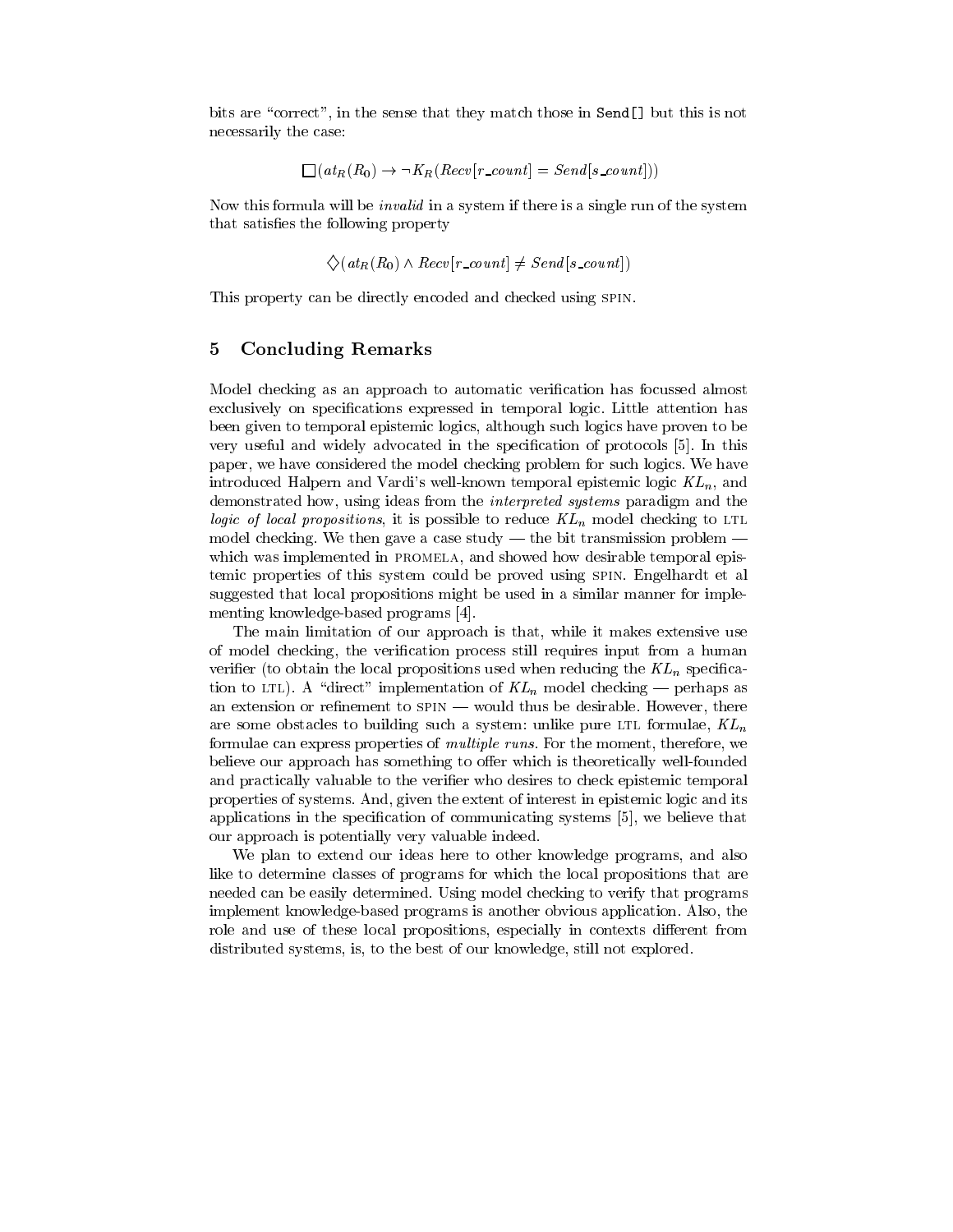#### Acknowledgments

This work was supported by the UK EPSRC (project GR/R27518  $-$  "Verifiable Languages and Protocols for Multiagent Systems"), and by the European Commission's IST programme (project IST-1999-10948  $-$  "Sustainable Lifecycles for Information Ecosystems").

# References

- 1. M. Benerecetti, F. Giunchiglia, and L. Serafini. A model checking algorithm for multiagent systems. In J. P. Müller, M. P. Singh, and A. S. Rao, editors, *Intelligent* Agents V (LNAI Volume 1555). Springer-Verlag: Berlin, Germany, 1999.
- 2. E. M. Clarke, O. Grumberg, and D. A. Peled. Model Checking. The MIT Press: Cambridge, MA, 2000.
- 3. C. Dixon, M. Fisher, and M. Wooldridge. Resolution for temporal logics of knowledge. Journal of Logic and Computation,  $8(3):345-372$ , 1998.
- 4. K. Engelhardt, R. van der Meyden, and Y. Moses. Knowledge and the logic of local propositions. In Proceedings of the 1998 Conference on Theoretical Aspects of Reasoning about Knowledge (TARK98), pages  $29-41$ , Evanston, IL, July 1998.
- 5. R. Fagin, J. Y. Halpern, Y. Moses, and M. Y. Vardi. Reasoning About Knowledge. The MIT Press: Cambridge, MA, 1995.
- 6. R. Fagin, J. Y. Halpern, Y. Moses, and M. Y. Vardi. Knowledge-based programs.  $Distributed\, \, Computing, \, \, 10(4): 199-225, \, \, 1997.$
- 7. R. Goldblatt. Logics of Time and Computation (CSLI Lecture Notes Number 7). Center for the Study of Language and Information, Ventura Hall, Stanford, CA 94305, 1987. (Distributed by Chicago University Press).
- 8. J. Y. Halpern and M. Y. Vardi. The complexity of reasoning about knowledge and time. I. Lower bounds. Journal of Computer and System Sciences, 38:195-237, 1989.
- 9. J. Y. Halpern and M. Y. Vardi. Model checking versus theorem proving: A manifesto. In V. Lifschitz, editor,  $AI$  and Mathematical Theory of Computation  $-$ Papers in Honor of John McCarthy, pages 151-176. The Academic Press: London, England, 1991.
- 10. J. Y. Halpern and L. D. Zuck. A little knowledge goes a long way: knowledge-based derivations and correctness proofs for a family of protocols. Journal of the ACM,  $39(3):449-478, 1992.$
- 11. J. Hintikka. Know ledge and Belief. Cornell University Press: Ithaca, NY, 1962.
- 12. G. Holzmann. Design and Validation of Computer Protocols. Prentice Hall International: Hemel Hempstead, England, 1991.
- 13. G. Holzmann. The Spin model checker. IEEE Transaction on Software Engineer $ing, 23(5):279{-}295, May 1997.$
- 14. Z. Manna and A. Pnueli. The Temporal Logic of Reactive and Concurrent Systems. Springer-Verlag: Berlin, Germany, 1992.
- 15. Z. Manna and A. Pnueli. Temporal Verification of Reactive Systems Safety. Springer-Verlag: Berlin, Germany, 1995.
- 16. K. L. McMillan. Symbolic Model Checking. Kluwer Academic Publishers: Boston, MA, 1993.
- 17. J.-J. Ch. Meyer and W. van der Hoek. Epistemic Logic for AI and Computer Science. Cambridge University Press: Cambridge, England, 1995.